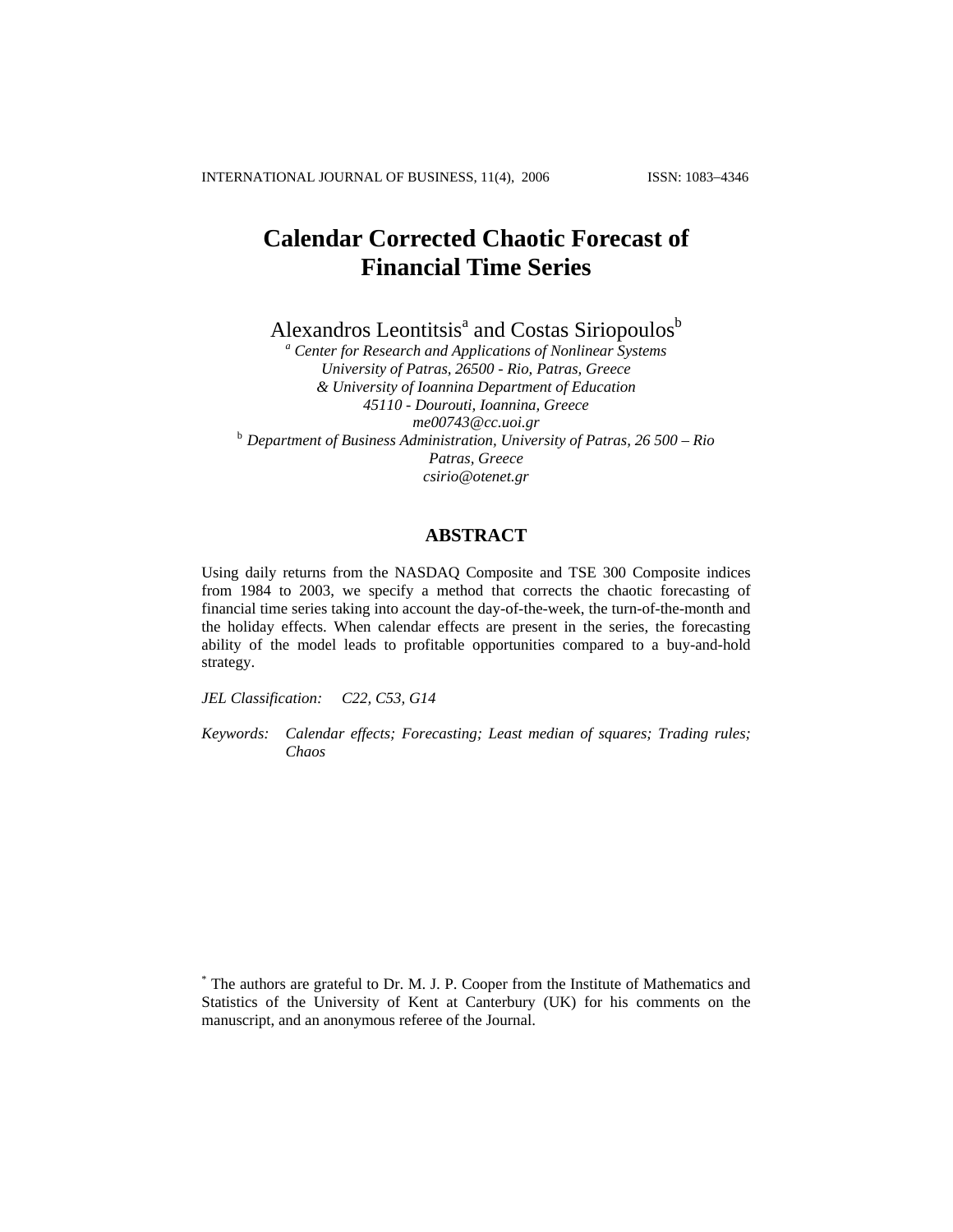## **I. INTRODUCTION**

Empirical studies on financial time series have revealed the presence of calendar effects in the behavior of stock returns. Calendar studies questioned whether irregularities exist in the rates of return during the calendar year. Knowing this, would better allow investors to predict returns on stocks. According to the Efficient Market Hypothesis (EMH) such seasonal patterns should not persist since their existence implies the possibility of obtaining abnormal returns applying market-timing strategies.

The day-of-the week effect, first documented by Osborne (1962); the weekend effect (significantly lower returns over the period between Friday's close and Monday's close), first documented by French (1980); the January effect (relatively higher returns in January), first reported by Wachtel (1942); the trading month effect studied by Ariel (1987); and the holiday effect documented by Lakonishok and Smidt (1988), are among the most important calendar effects. These calendar effects have been studied extensively in international level (e.g. Dubois and Louvet (1995), Hiraki and Maberly (1995), Aggarwal and Schatzberg (1997), Mookerjee and Yu (1999), Mills *et al.* (2000)) and the general conclusion is that there are particular periods of time where the investors' behavior changes significantly, affecting the distribution of returns.

Given the existence of the aforementioned market anomalies, that provide evidence of market inefficiencies, the fundamental question is how this information can be utilized by forecasting models, leading to better portfolio performance. Jensen (1978) highlights the importance of trading profitability when assessing market efficiency: "if a trading rule is not strong enough to outperform a buy and hold strategy on a risk-adjusted basis then it is not economically significant", while Roll (2000) argues that "if calendar time anomalies represent evidence of market inefficiencies, then they ought to represent an exploitable opportunity".

Extending previous work of Lisi and Medio (1997), Cao and Soofi (1999), among others, who applied non-linear techniques in financial applications providing better results compared to the random walk forecasts, this study utilizes a nonlinear chaotic forecasting method on the NASDAQ and Toronto Stock Exchange Composite indices, taking into account specific stylized irregularities of stock returns, reported in empirical finance literature, such as the calendar effects. The methodology applied in the present study overcomes the limitations of previous empirical work, in which either the calendar effects were not taken into account or the predictive ability of the forecasting models was not tested extensively.

The rest of the study is organized as follows: Section 2 describes the data set. Section 3 introduces the algorithm that takes into account the day-of-the-week, the turn of the month and the holiday effect, while Section 4 presents the results of the proposed method. Finally, Section 5 concludes proposing directions for future research.

#### **II. THE DATA SETS AND PRELIMINARY DIAGNOSTICS**

The dataset used is comprised of the NASDAQ Composite and the Toronto Stock Exchange 300 Composite (TSE 300), both indices belonging to mature markets having a high trading volume. It is noted that because the first one is a U.S. index while the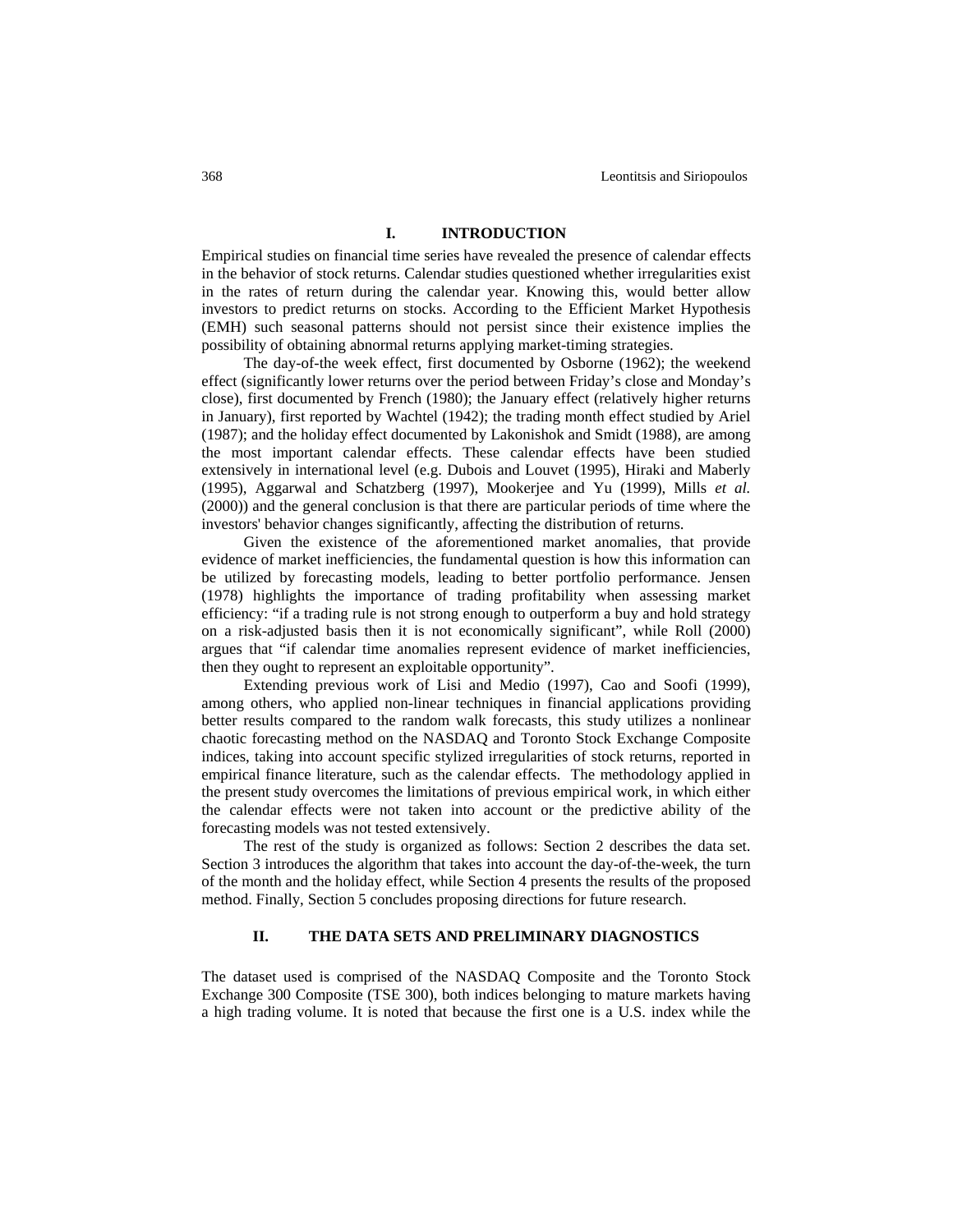second one a Canadian one they do not share the same holidays. Additionally, they belong to two extremes: NASDAQ is a technology-based index, therefore a speculative behavior is expected, while TSE 300 is an industry-based index, therefore a more stable behavior is expected. Indicatively, the standard deviation of NASDAQ is about 165% the standard deviation of TSE 300, which means that NASDAQ's behavior is more speculative. Also, a high kurtosis value for each index is observed.

|                     | <b>NASDAO</b> | <b>TSE 300</b> |
|---------------------|---------------|----------------|
| <b>Observations</b> | 4,796         | 4,775          |
| Max                 | 0.0576        | 0.0376         |
| Min                 | $-0.0523$     | $-0.0521$      |
| Mean                | 0.0002        | 0.0001         |
| Std. dev.           | 0.0063        | 0.0038         |
| <b>Skewness</b>     | $-0.2499$     | $-1.1800$      |
| Kurtosis            | 8.3209        | 17.7803        |

**Table 1**  Descriptive statistics

The period under study for both indices covers the period from February 1984 till December 2003. We transformed the daily closes to first logarithmic differences, so each time series has nearly 4,800 observations. On Table 1 the descriptive statistics for each index are reported.

#### **III. CHAOTIC FORECAST**

Given the existence of calendar anomalies, the fundamental question is how this information can enhance portfolio performance and financial forecasting. This section describes the simple chaotic forecasting method, and then introduces an algorithm that embodies the calendar effects.

#### **A. Simple Chaotic Forecast**

The dynamics of a time series  ${x_t}_{t=1}^N$  are reconstructed using the vectors  $\mathbf{x} = (x_t, x_{t+1},...,x_{t+m-1})$ , where m is the embedding dimension and the total number of the vectors is T=N-(m-1). The components of these vectors should be linearly uncorrelated otherwise the calculated dimension will approximate 1 regardless of its true value. If m is more than 2 times the dimension of the original (and unknown) dynamic system, then the reconstructed dynamic system preserves all the characteristics of the original one.

In experimental situations such as the reconstruction of the phase space of the financial dynamics we have to relax the previous condition and try different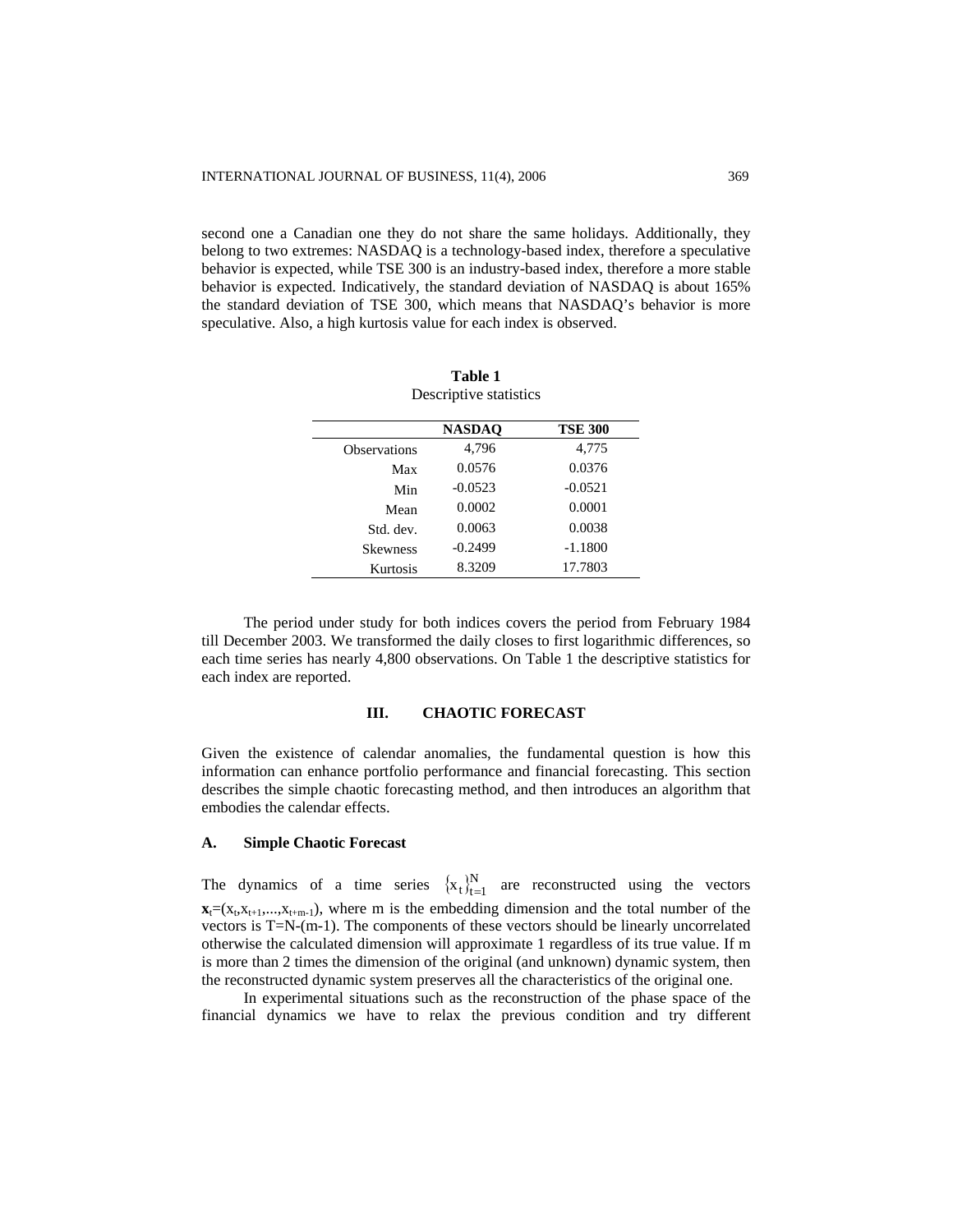reconstructions (i.e. m may vary). For the empirical results we set m=3 since for that value of m the best results for each index are reported (see also Siriopoulos and Leontitsis 2002).

The prediction is obtained as follows: For the last point of the phase space  $(\mathbf{x}_T)$ we consider the K nearest neighbors of  $\mathbf{x}_T$ , denoted as  $\mathbf{x}_{T(k)}$ , k=1,2,... K. This is a hypersphere of radius r. The forecast of the next value of the time series  $(x_{N+1})$  is the mean of  $x_{T(k)+(m-1)+1}$ . This model can be expanded to take into account linear relation present in the data of each neighborhood, but since the noise level is large (Siriopoulos and Leontitsis 2002) the estimated linear relations can be spurious.

#### **B. Introducing the Calendar Effects**

The calendar effects distort not only the distribution of a financial time series but also its dynamics. Therefore an accurate model should be able to restore the time series at least in mean and variance. We consider 3 kinds of calendar effects: the day-of-theweek, the first and the last trading month days, and the holiday effects. In a case that a day falls into 2 or more kinds, the latter holds.

The above algorithm is tested for different values of K. For each K, a minimization algorithm helps to restore the time series. Since we have 8 location parameters and 8 scale parameters we work on a minimization space of 16 dimensions. In this space an optimum combination of these parameters is able to enhance the performance of the algorithm, given that the calendar effects exist on the time series.

Since the calendar effects do not follow the normal distribution (see Table 1), we standardize each calendar effect in a robust way estimating the robust location and the robust scale parameters using the Least Median of Squares (LMS) method proposed by Rousseeuw and Leroy (1987). The LMS location parameter minimizes the median of the squared errors, and the scale parameter is a function of the median of the squared residuals.

Thus, we obtain the calendar corrected time series after subtracting each effect's bias on location and dividing by each effect's bias on scale, as in eq. (1).

$$
\tilde{x}_i = \frac{x_i - \text{loc}_i}{\text{scal}_i} \tag{1}
$$

where  $x_i$  is an element of the vector of the fist logarithmic differences that belong to a particular calendar event i,  $loc<sub>i</sub>$  and  $sca<sub>i</sub>$  are the location and the scale parameters of the calendar effect i, with i='Monday', 'Tuesday',..., 'Last day of trading month', 'Holiday', and  $\tilde{\mathbf{x}}_i$  is the calendar corrected observation.

Then we rerun the algorithm and measure its performance. Finally we do the inverse transformation to the predicted value that is multiplied by  $sca_i$  and add  $loc_i$ :

$$
\hat{p}_i = \tilde{p}_i \cdot \text{sca}_i + \text{loc}_i \tag{2}
$$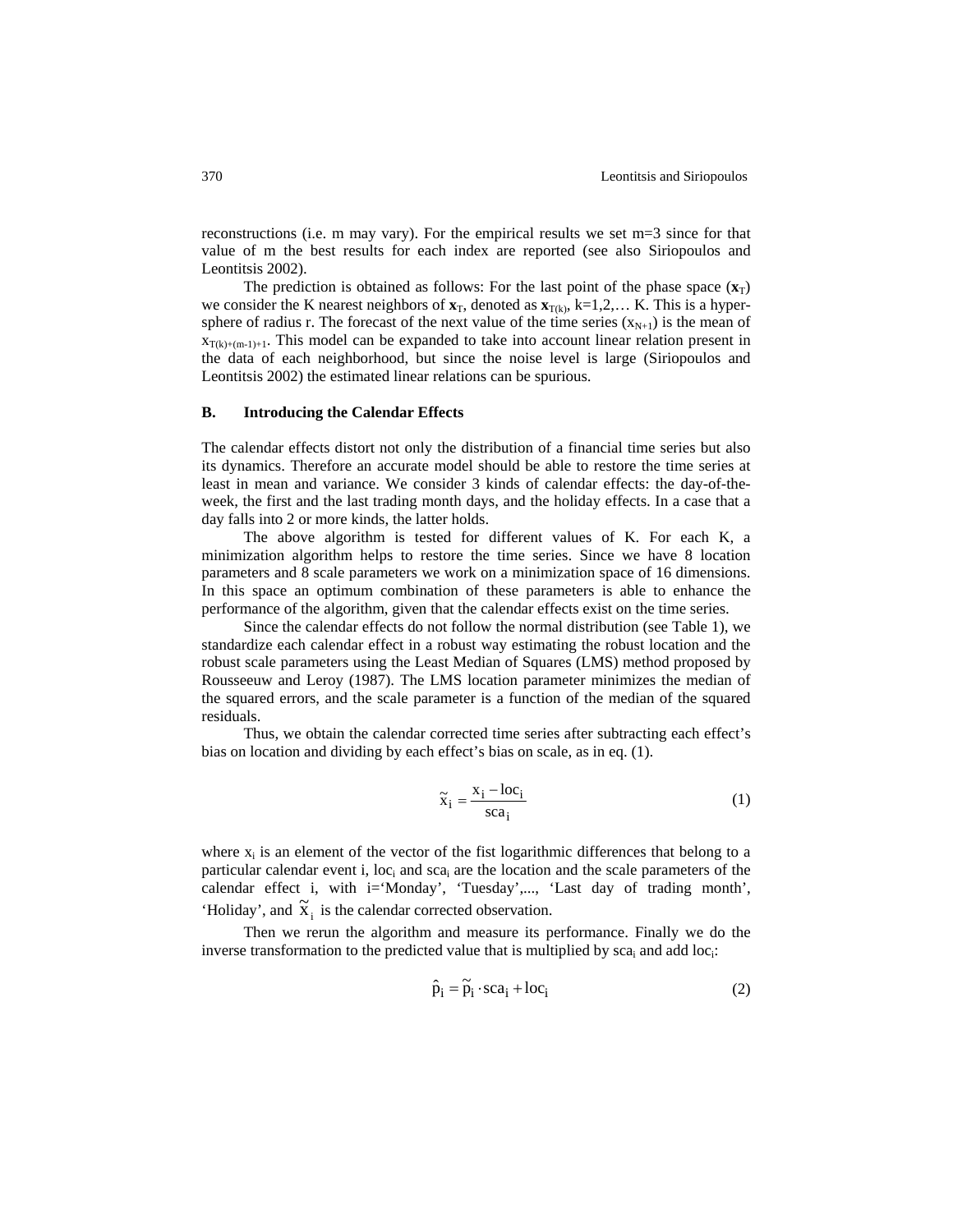where  $\tilde{p}_i$  is a predicted value for a calendar event i based on the data of the right hand side of eq. (1), and  $\hat{p}_i$  is the calendar-corrected predicted value.

#### **IV. EMPIRICAL RESULTS AND COMPARISON OF METHODS**

This section applies the method analyzed above to the NASDAQ Composite and TSE 300 Composite indices, and discusses the results. Initially, out-of-sample forecasts on the two indices for the year 2003 and for the 4-year period 2000-2003 are applied. Every forecasted value is the result of the nearest neighbor methodology applied in all the previous values of the forecasted observation.

The most common way to evaluate the forecasting accuracy of a model, how close are the predicted values to the actual ones, is by using the normalized mean squared error. We also focus on the correct forecast of next day's sign (i.e. to forecast if the time series will go up or down). We adopt the following trading rule for evaluating the performance of our forecasts:

"Start with investing 1\$ on the first trading day of the period under study. Do the next day's prediction. If it is positive buy the next day's return, otherwise keep capital unchanged". Tables 2 and 3 summarize the results.

#### **Table 2**

Performance of the simple chaotic forecast algorithm with and without calendar correction of the time series of NASDAQ Composite versus the buy-and-hold strategy

| <b>NASDAO</b> Composite      |                 |              |                  |                 |              |  |  |  |  |
|------------------------------|-----------------|--------------|------------------|-----------------|--------------|--|--|--|--|
| <b>Test period 2000-2003</b> |                 |              | Test period 2003 |                 |              |  |  |  |  |
| Performance                  | Buy-and hold    | 0.49         | Performance      | Buy-and hold    | 1.50         |  |  |  |  |
|                              | Without         | 1.29         |                  | Without         | 1.52         |  |  |  |  |
|                              | cal. correction | $(K=3)$      |                  | cal. correction | $(K=3)$      |  |  |  |  |
|                              | With            | 1.89         |                  | With            | 1.81         |  |  |  |  |
|                              | cal. correction | $(K=3)$      |                  | cal. correction | $(K=49)$     |  |  |  |  |
| <b>Effect</b>                | Location        | <b>Scale</b> | <b>Effect</b>    | Location        | <b>Scale</b> |  |  |  |  |
| Mon                          |                 |              | Mon              | 0.002198        | 1.004        |  |  |  |  |
| Tue                          |                 |              | Tue              | $-0.0022$       |              |  |  |  |  |
| Wed                          |                 | 0.996        | Wed              |                 |              |  |  |  |  |
| Thu                          |                 |              | Thu              | $-0.0022$       |              |  |  |  |  |
| Fri                          |                 |              | Fri              |                 |              |  |  |  |  |
| First                        | 0.002198        | 0.996        | First            |                 |              |  |  |  |  |
| Last                         |                 | 0.996        | Last             |                 | 1.004        |  |  |  |  |
| Hol                          |                 | 1.012        | Hol              |                 |              |  |  |  |  |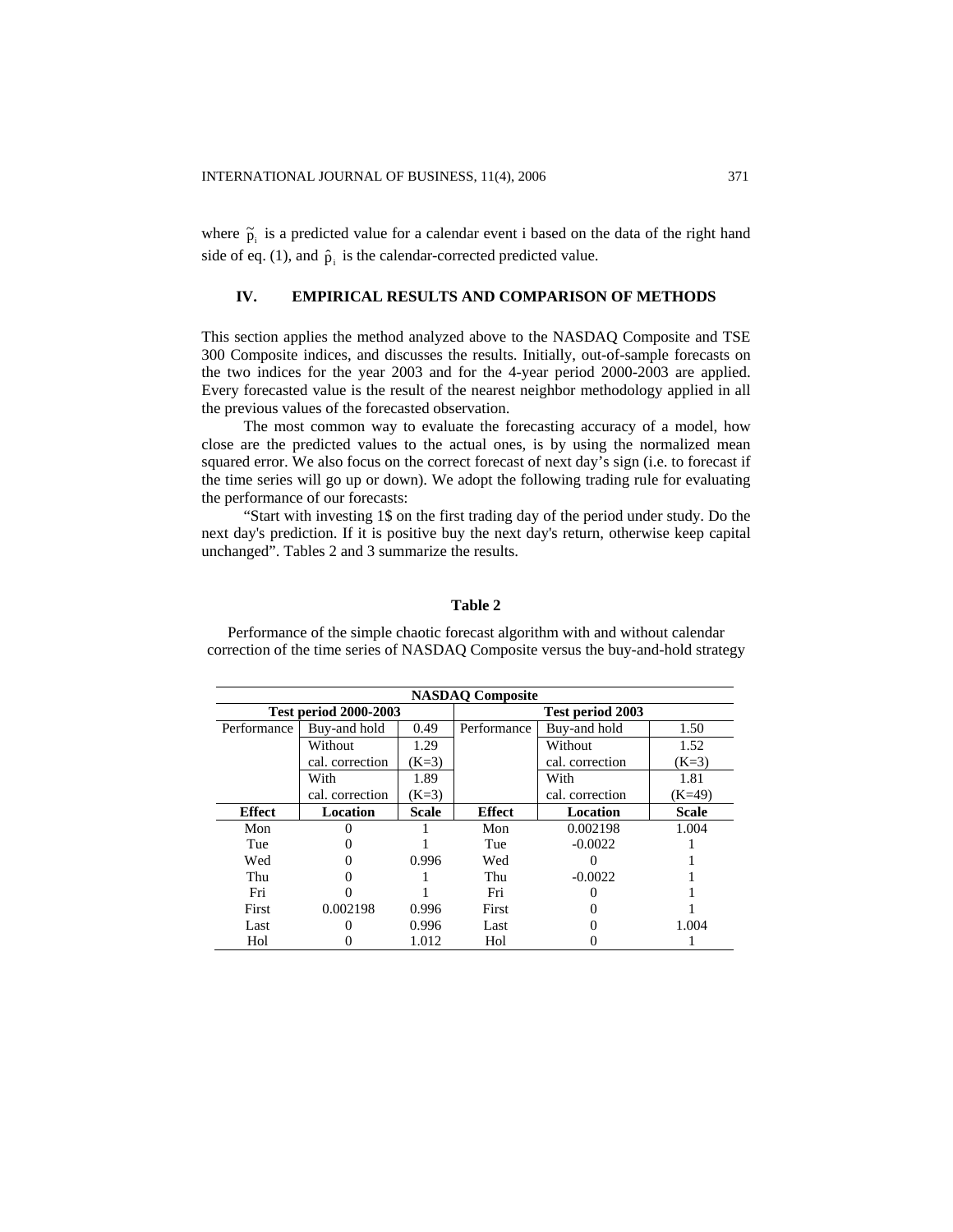| <b>TSE 300 Cmp.</b>          |                 |         |                  |                 |         |  |  |  |
|------------------------------|-----------------|---------|------------------|-----------------|---------|--|--|--|
| <b>Test period 2000-2003</b> |                 |         | Test period 2003 |                 |         |  |  |  |
| Performance                  | Buy-and hold    | 1.00    | Performance      | Buy-and hold    | 1.22    |  |  |  |
|                              | Without         | 1.35    |                  | Without         | 1.18    |  |  |  |
|                              | cal. correction | $(K=4)$ |                  | cal. correction | $(K=2)$ |  |  |  |
|                              | With            | 1.97    |                  | With            | 1.32    |  |  |  |
|                              | cal. correction | $(K=4)$ |                  | cal. correction | $(K=6)$ |  |  |  |
| <b>Effect</b>                | Location        | scale   | <b>Effect</b>    | location        | scale   |  |  |  |
| Mon                          |                 | 0.996   | Mon              |                 |         |  |  |  |
| Tue                          |                 | 1.008   | Tue              | $-0.00179$      |         |  |  |  |
| Wed                          |                 |         | Wed              |                 |         |  |  |  |
| Thu                          |                 |         | Thu              |                 |         |  |  |  |
| Fri                          |                 | 0.988   | Fri              |                 |         |  |  |  |
| First                        |                 | 1.004   | First            |                 |         |  |  |  |
| Last                         |                 |         | Last             |                 |         |  |  |  |
| Hol                          | 0.001794        | 0.996   | Hol              | 0.001794        | 1.004   |  |  |  |

### **Table 3**

Performance of simple chaotic forecast algorithm with and without calendar correction on the time series of TSE 300 Composite versus the buy-and-hold strategy

The buy-and-hold strategy serves as a benchmark to the performance of the chaotic forecast. The number of neighbors is optimized to result the maximum possible profit on the training period according to the above-mentioned trading rule. One would expect NASDAQ Composite to be a more calendar sensitive index than TSE 300 Composite, due to the sensitive nature of the stocks it represents. Nevertheless, the results indicate that both indices are subject to calendar effects, although these are less evident in the TSE 300 index. This means that the dynamical estimation and correction of the calendar effects may add a new insight to this issue.

#### **V. DISCUSSION AND CONCLUSIONS**

Over the past twenty years financial economists have documented numerous stock return patterns related to calendar time. The list includes patterns related to the monthof-the-year, day of-the-week, day-of-the-month, and market closures due to exchange holidays to name a few. Calendar anomalies are not in accordance with the concept of the Efficient Market Hypothesis. However, the simple observation of these anomalies are far from convincing, and do not contradict the EMH unless they can be used to provide exploitable profit opportunities.

This paper presents a nonlinear forecasting method for financial time series taking into account calendar effects, improving the quality of the forecasts and leading to the development of profitable trading strategies (excluding taxes, transaction and other costs).

The study shows that there is an improvement on out-of-sample forecasting results, for calendar-corrected time series. More precisely, both indices were found to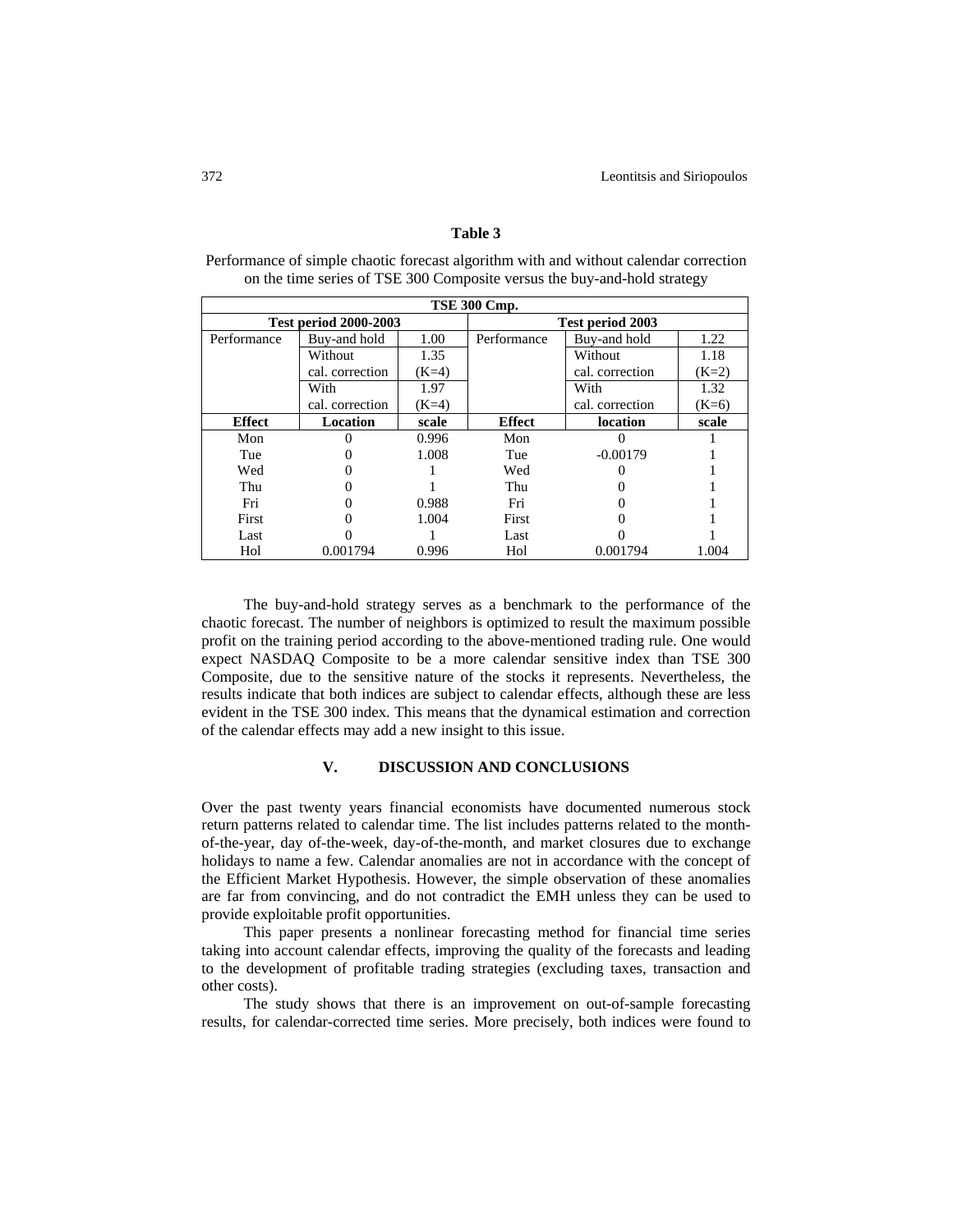be calendar-sensitive. This means that many systematic biases affect their structure. If one subtracts all these pieces of bias from the time series, makes forecasts, and adds them back, the results are improved compared to the buy-and hold strategy or to noncorrected results. It turns out that the calendar effects distort the deterministic structure of a time series. However, for the TSE 300 Composite index, where the presence of calendar effects is weaker compared to the NASDAQ index, the forecasting ability of the model is limited.

Future research may focus on the fact the nonlinear forecasting model is a parameter sensitive technique which results are highly dependent on the selection of the parameters, in contrast to other stochastic techniques such as ARIMA and ARFIMA. Also, focus may be paid to a possible improvement of the proposed neighbor selection method. Finally, another route for future research concerns the application of the proposed methodology to other mature and emerging markets, and the inclusion of more calendar anomalies.

#### **REFERENCES**

- Aggarwal R., and J.D. Schatzberg, 1997, "Day of the Week Effects, Information Seasonality, and Higher Moments of Security Returns," *Journal of Economics and Business* 49: 1–20.
- Ariel, R., 1987, "A Monthly Effect in Stock Returns," *Journal of Financial Economics* 18: 161-174.
- Cao, L., and A. Soofi, 1999, "Nonlinear Deterministic Forecasting of Daily Dollar Exchange Rates," *International Journal of Forecasting* 15: 421–430.
- Dubois, M., and P. Louvet, 1995, "The Day-of-the-week-effect: The International Evidence," *Journal of Banking and Finance* 20: 1463–1484.
- French, K., 1980, "Stock Returns and the Weekend Effect," *Journal of Financial Economics* 8: 55–70.
- Hiraki, T., and E.D. Maberly, 1995, "Are Preholiday Returns in Tokyo Really Anomalous? If So, Why?," *Pacific-Basin Finance Journal* 3: 93–111.
- Jensen, M. C., 1978, "Some Anomalous Evidence Regarding Market Efficiency," *Journal of Financial Economics* 6(2/3): 95–101.
- Lakonishok, J., and S. Smidt, 1988, "Are Seasonal Anomalies Real? A Ninety-year Perspective," *Review of Financial Studies* 1(4): 403–425.
- Lisi, F., and A. Medio, 1997, "Is A Random Walk the Best Exchange Rate Predictor?," *International Journal of Forecasting* 13:255-267.
- Mills, T. C., C. Siriopoulos, R.N. Markellos, and D. Harizanis, 2000, "Seasonality in the Athens Stock Exchange," *Applied Financial Economics* 10: 137–142.
- Mookerjee, R., and Q. Yu, 1999, "An Empirical Analysis of the Equity Markets in China," *Review of Financial Economics* 8: 41–60.
- Osborne, M. F., 1962, "Periodic Structure in the Brownian Motion of Stock Returns," *Operations Research* 10: 345–379.
- Roll, R., 2000, "Are Markets Efficient?" *The Wall Street Journal*, Dec. 28.
- Rousseeuw, P.J., and A.M. Leroy, 1987, *Robust Regression and Outlier Detection*. Wiley and Son.